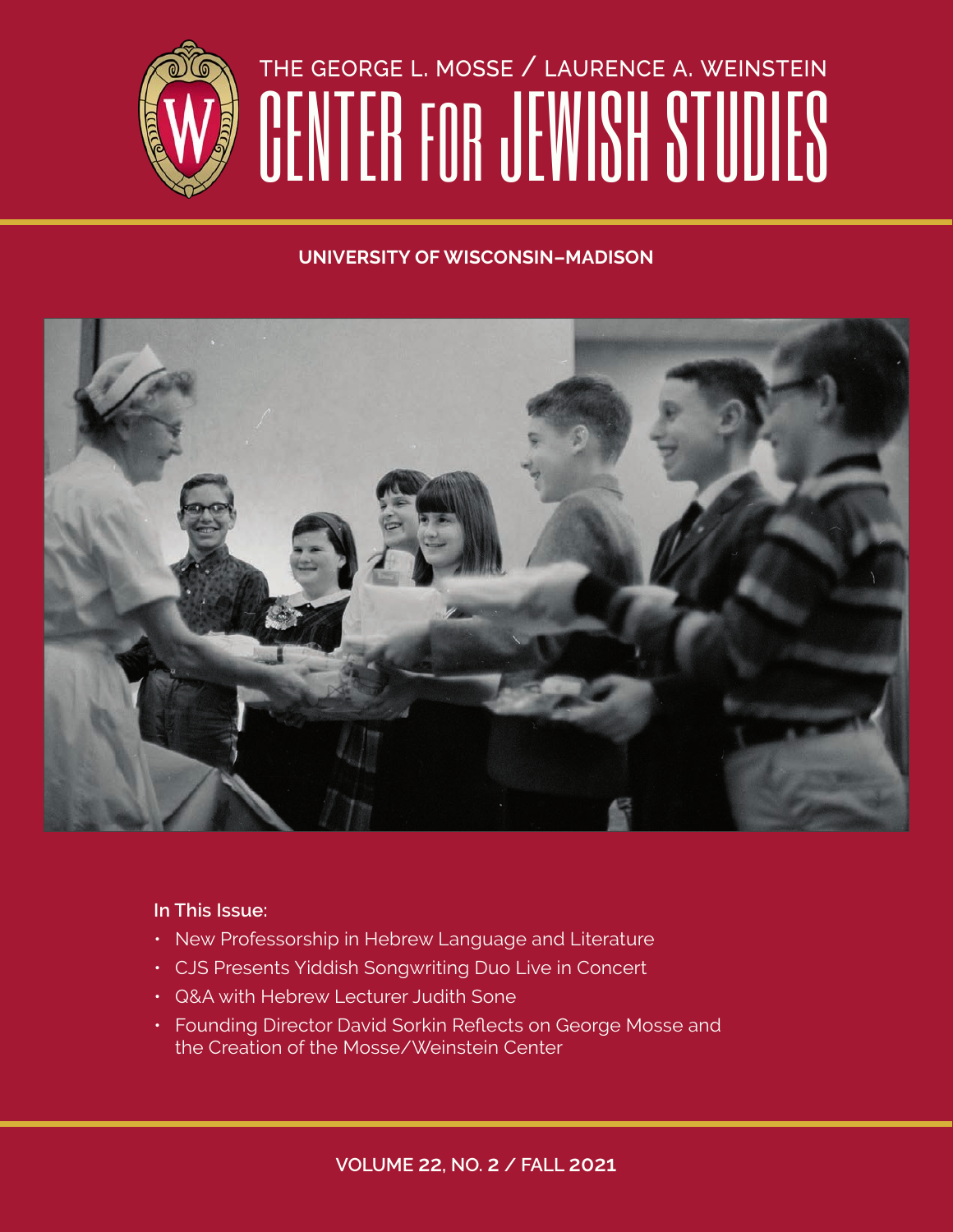# Report



Photo: Snitow-Kaufman **Productions** Tony Michels, Director

On the cover: In this December 1965 photo from the *Wisconsin State Journal*, sixth graders from Madison's Temple Beth El greet Hanukkah by bringing gifts to children at the University Hospital. Nurse Anna Thiessen is shown accepting the presents from Ron Salomon, Lorie Dutch, David Conney, Jeff Sachs, and David Blotner.

David Conney is the son of Marvin Conney (1927–2021), longtime CJS supporter and Board of Visitors member, whose generosity, along with the Mosse/Weinstein Center for Jewish Studies.

*Wisconsin Historical Society, Richard Sroda, "Hanukkah, Begins," Image 120864*

Newsletter Editor: Gwen Walker

volume 22, no. 2 fall 2021

# Director's The Center for Jewish Studies, Past and Future

Dear friends,

At this time a year ago, all of our courses and public events were held by way of computer. With the reopening of campus in September, students and faculty returned to the classroom, and we now offer a mix of online and in-person events to reach audiences both near and far. These recent changes in the life of the Mosse/Weinstein Center have given us an opportunity for reflection. What forces have shaped CJS in the past? How should it develop in the future?

David Sorkin, the Center's first director, provides a unique historical perspective in the pages of this newsletter. David graduated from the University of Wisconsin in 1975 with a double major in Comparative Literature and Hebrew and Semitic Studies. At that time, there was no program in Jewish studies at the UW. Returning to Madison seventeen years later to accept

a position as the inaugural Laurence A. Weinstein Professor of European Jewish History, David set the course for the Mosse/Weinstein Center and led the nascent program into a period of rapid growth.

As David's own background shows, an understanding of Hebrew is fundamental in the field of Jewish studies. In recent years, CJS has embarked on the rebuilding of the UW's Hebrew program, which has a long, distinguished history dating back to the time of Professor Menachem Mansoor. This fall, Judith Sone's Hebrew 101 hit maximum capacity—an auspicious sign for our intermediate and advanced courses in the language. In the current edition of the newsletter, Judith explains the secrets to her success. The latest development in Hebrew at the UW is the creation of the Harvey L. and Barbara Myers Temkin Professorship in Modern Hebrew Literature and Language. As Harvey Temkin recounts on these pages, his decision to declare a major in Hebrew ultimately influenced the course of his life and that of his family. We at CJS are profoundly thankful to the Temkins for ensuring the future of Hebrew at the UW.

Alumni support is another element crucial for the

#### **Please Consider Giving to CJS**

The Center for Jewish Studies depends on your generosity. Please consider making a gift by mail or online. Your donation will go to programs that enhance the understanding and appreciation of Jewish life for students and the public.

**By mail:** Use the pre-addressed envelope inside this newsletter. Make your check payable to "UW Foundation" and write in the memo line "Jewish Studies Excellence Fund."

**Or visit this webpage:** supportuw.org/giveto/cjsnews

success of CJS. Representing two generations of UW alumni, Ken Latimer (BS '66) and his son Darren (BBA '96) shared a passion for UW athletics throughout Darren's life. To honor Darren's memory since his passing in 2019, Ken has now established a new CJS lecture series on the subject of Jews and sports. Lately, the field of sports history has grown at the UW through the creation of the Allan H. ("Bud") Selig Chair in the History of Sport and Society, housed in the History Department. With Ken's gift to CJS, distinguished speakers will illuminate the role that Jews have played in that history. Thank you, Ken, for your generosity and dedication to the Center for Jewish Studies.

Amid all the developments at CJS since its founding, a source of continuity has been our annual Greenfield Summer Institute. After a hiatus in 2020, Greenfield returned in 2021 in the form of an online conference. In 2022, we plan to offer it in person again. Mark your calendars for July 11–14, when we will gather in Madison to discuss this year's topic, "The Jewish Family." I hope to see you there.

Tony Michels, Director Mosse/Weinstein Center or Jewish Studies George L. Mosse Professor of American Jewish History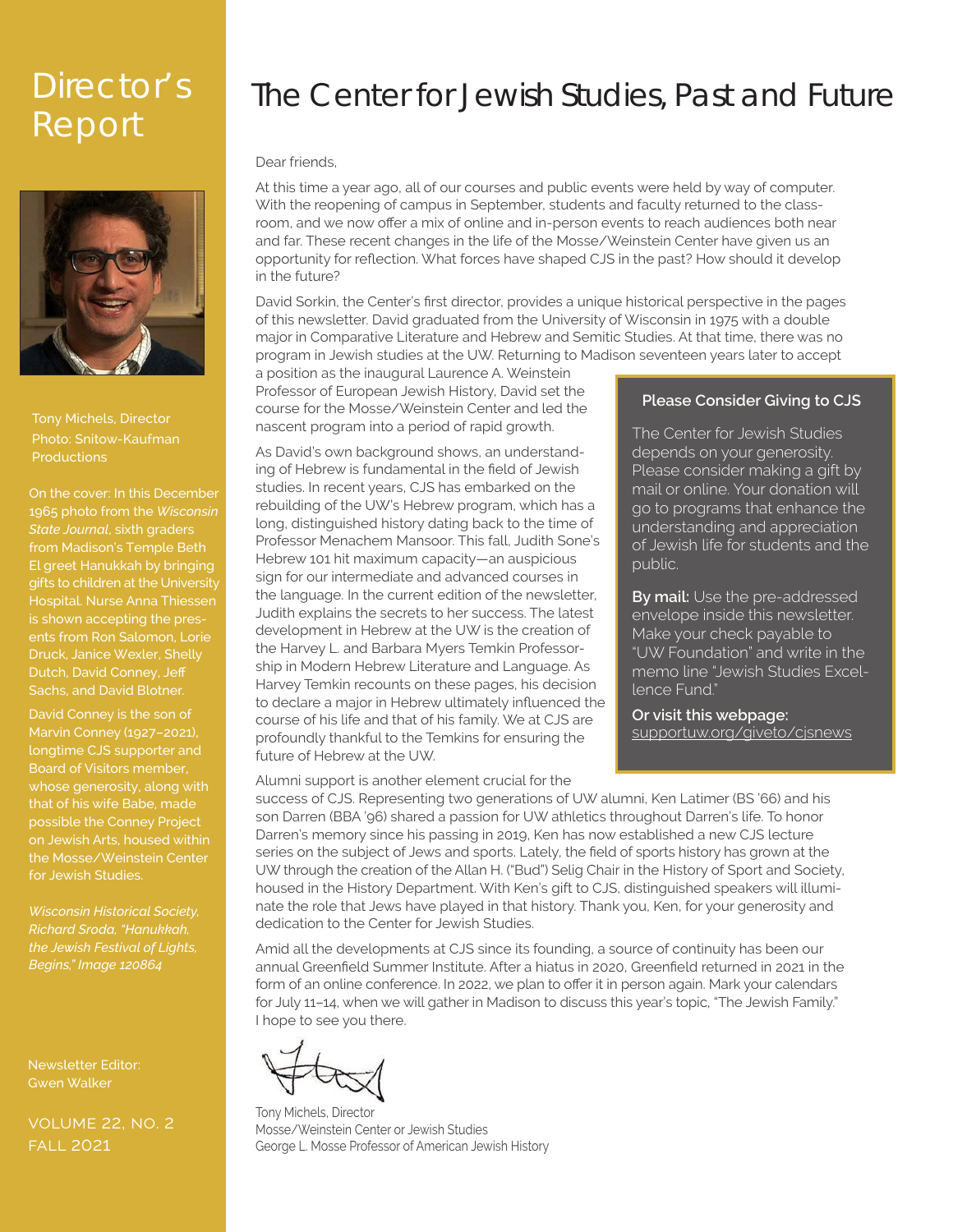# CJS Welcomes the Musical Duo Tsvey Brider

his fall we were delighted to invite the Madison<br>
community to our first in-person event in more the<br>
a year: a night of live music with the songwriting<br>
due Tauxu Prider ("Two Prathers") community to our first in-person event in more than duo Tsvey Brider ("Two Brothers"), consisting of vocalist Anthony Mordechai Tzvi Russell and his instrumental accompanist, Dmitri Gaskin.

Performing on October 28 in the UW-Madison's splendid new Hamel Music Center, Tsvey Brider treated the audience to a unique compilation of songs drawing on Yiddish and African American idioms and styles. Russell's rich operatic bass, accompanied by Gaskin on accordion and piano, explored a range of sometimes joyous, sometimes poignant emotions reflecting the

two have since gone on to perform in culture and music festivals all over the United States and abroad, including Carnegie Hall's Migrations Festival in New York, a concert tour in Poland, and the Yiddish Summer Weimar Festival in Germany.

A classically trained vocalist, composer, and arranger, Russell gravitated toward Yiddish art and folk song after converting to Judaism. His work in traditional Ashkenazi Jewish musical forms led to an exploration of his ethnic roots through the research, arrangement, and performance of African American musical traditions. The result was his album *Convergence* (2018), a collaboration with the klezmer trio Veretski Pass. He lives in Massachusetts.

experiences of these two cultural traditions. Between sets, the performers paused for onstage conversation with Professor Sunny Yudkoff (Jewish Studies and German, Nordic, and Slavic+ Studies) to discuss their backgrounds and artistic influences. In accordance with the COVID policy of the University and Dane County,

"A bittersweet layering of the creativity, beauty, political courage, and solidarity exhibited by both Eastern European Jews and Black communities in the United States."

— Leah Reis-Dennis, review of Anthony Russell's album *Convergence* in *In Geveb: A Journal of Yiddish Studies*

both the audience and the performers were required to wear protective face masks, with the exception of Russell while singing.

Tsvey Brider was formed in 2017 after Russell and Gaskin won *Der Idisher Idol*, an American Idol-inspired competition held at the biannual International Festival of Composition and Interpretation of Yiddish Songs in Mexico City. The

Dmitri Gaskin is an accomplished accordionist, pianist, composer, and arranger specializing in klezmer and Romanian folk music. Winner of the American Society of Composers, Authors, and Publishers' Morton Gould Young Composer Award for a contemporary classical composition, Gaskin also formed

Harmonikos, a performing collective of young composers and musicians. He lives in California.

The concert was co-sponsored by the Department of Afro-American Studies, the Mayrent Institute for Yiddish Culture, the Department of German, Nordic, and Slavic+, and the School of Music.

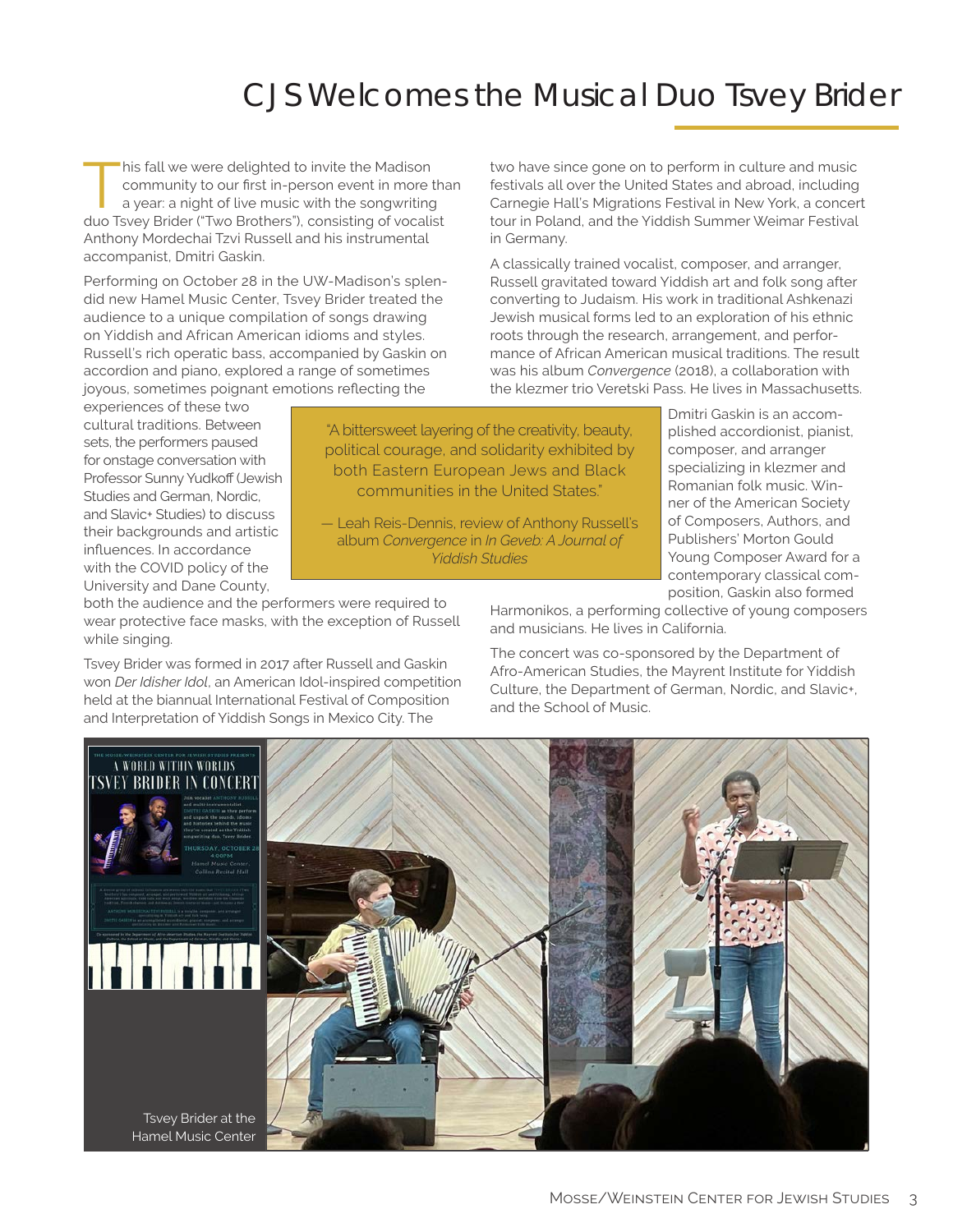# Student News

#### **Sophomore Rachel Hale Reflects on the Jewish Commitment to Social Justice**



When Rachel Hale (left) began college at the UW-Madison last year, she discovered a wealth of opportunities for expanding her knowledge of Jewish studies. In recognition of her accomplishments, Rachel has received our Bachman Award, established by Rabbi Andrew Bachman (BA '87) to support outstanding research and coursework on Jewish identity and its relationship to social justice. Last summer, she served as a news intern at *The Forward*. Now a sophomore, she is a College Writing Fellow for Alma, a feminist Jewish culture site and online community.

Below, Rachel reflects on how her experience at the UW has deepened her understanding of Jewish principles and her own Jewish identity.

Rachel Hale

#### **Embracing the Values of** *Tikkun Olam* **and** *Tzedakah* **at the UW-Madison and Beyond**

By Rachel Hale

Certificate student in Jewish Studies; double major in Journalism and Political Science

What makes me most proud to be Jewish is<br>traditions passed down from generation<br>to generation as a sure approach to the Jewish not our historic religious texts, the cultural traditions passed down from generation to generation, or even our connection to the Jewish homeland of Israel. To me, the Jewish commitment to social justice is the guiding principle of how I help others, lead, and learn. Values of *tikkun olam* and *tzedakah* teach that justice is not simply how things turn out, but how they should rightfully be, and this is the commitment I make as a student, journalist, and member of the UW-Madison community.

At the UW-Madison I have found a variety of ways to develop my Jewish identity. Last spring I headed a policy memo, published in the undergraduate journal *Sifting and Winnowing*, calling for Wisconsin to adopt antisemitism education. Most significantly, I took on a semester-long political science analysis on the correlation of economic and political factors on the rate of antisemitism in Western Europe. These projects culminated in my receipt of Wisconsin's Outstanding First-Year Freshman Award, where I was recognized for my commitment to our Jewish community on campus. My interest in these topics was also an important factor in my decision to pursue a Jewish Studies certificate. Through Chabad and Hillel, I take part in shabbat dinners, educational events, and courses.

As a journalist, I am inspired by Jewish values of truth and learning, and work to take every story I cover from an intersectional angle that considers race, religion,

gender, sexuality, disability, and income. My previous experience as editor-in-chief of my high school newspaper and my writing as a BBYO Press Corps reporter helped me jump into the publication scene in Madison, where I became *Moda Magazine*'s only freshman editor. As their Culture Editor, I have used my inclination toward social justice in articles such as "The Hidden Villain of Your Childhood Story," which discusses the antisemitism ingrained in our childhood fables. My article "Did the 'Magic School Bus' Reboot Make Ms. Frizzle Less Jewish?", written for the national Jewish publication *Alma*, delved into the whitewashing of the show's characters, including Ms. Frizzle's predominantly Jewish features. On a related theme, I recently published a piece in *Coveteur* on how learning to love my natural curls helped me embrace my own Jewish identity.

Growing up in a predominantly Christian suburb with few Jewish youth group opportunities and even fewer Jewish friends, I never expected to become a Jewish Studies minor in college. Yet since coming to the UW-Madison last fall, I've taken courses in Jewish history and literature, written op-eds on the harm of Holocaust comparisons, and proposed legislation to the Wisconsin Department of Public Instruction. My connection to social justice issues is not just part of my Judaism. It is the guiding factor of my identity—one that will only continue to flourish over the rest of my time as a Badger and well into the future.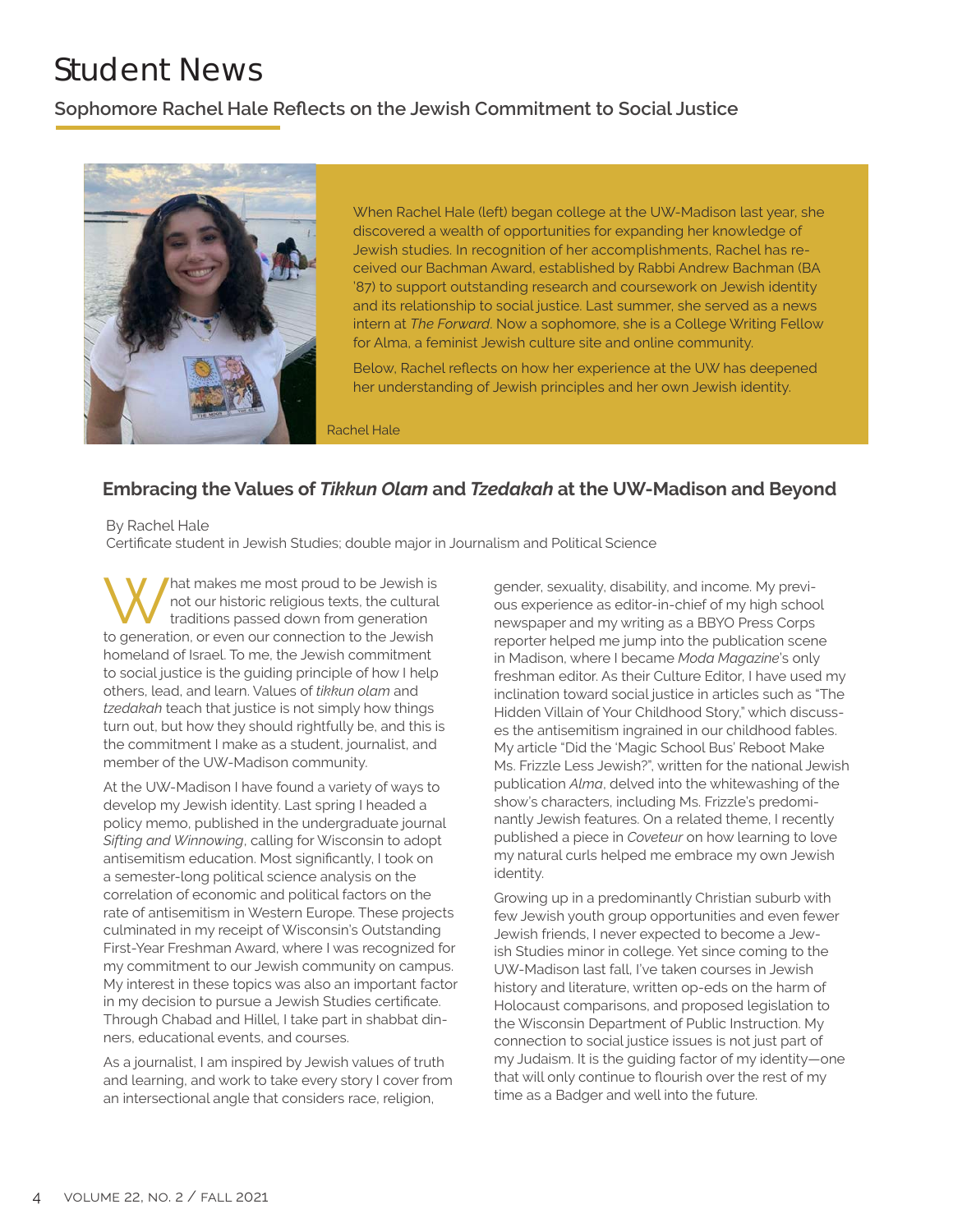### Faculty News

**Q&A with Hebrew Lecturer Judith Sone**

#### *After teaching Hebrew online in 2020–21, lecturer Judith Sone is happy to be back in the classroom, with record enrollments in Hebrew 101. Below, she reflects on last year's challenges.*

**How did you modify your methods when the UW moved to remote instruction?** I usually rely heavily on the blackboard for teaching new concepts. When I started teaching remotely, I moved to using the online whiteboard function in Zoom, with a fair bit of success. I also used the chat function to write down words for students as needed. I really needed to re-think everything, and to find new ways of teaching things I had taught many times before. This was a good challenge for me. I researched online tools and experimented with new ways of teaching.

**What resources did you consult in considering how best to teach Hebrew remotely?** I attended some extremely helpful workshops and trainings offered by the UW-Madison Language Institute, Middlebury College, and the National Association for Hebrew Teachers in North America. I consulted list serves on an ongoing basis, and I spoke with colleagues in Jewish Studies and other programs about what was working well for them. For help with the technical aspects, I consulted with the Learning Support Services unit of Letters and Science.

**What challenges did remote instruction present when it came to developing students' proficiency in reading, writing, understanding, and conversing in Hebrew?**  The biggest challenge for first-semester Hebrew was teaching students how to write script as opposed to typing (which uses a different set of letters). Writing on the online whiteboard with the drawing pen was hard and messy, so I usually typed. This meant that students didn't get much practice with reading script letters. Conversing was also more challenging, so I needed to be more creative with it. Group work usually provides a great forum for conversation. When I'm teaching in person, I have the

students walk around the class and talk to each other using the vocabulary or grammar just learned. Doing this online was much more challenging and felt less natural.

**What do you think students missed most about in-person instruction?** Students missed the sense of community that is formed in Hebrew classes, and which is usually reported by students as a highlight of the class. Language classes are small relative to large lectures, and students usually get to know each other well and work together even outside of class. Social connections were harder to achieve online.

**Is there any aspect of remote instruction that you might want to continue even after the pandemic is over and you're back in the classroom?** Absolutely. There are online learning tools that I would hope to continue to use for project-based activities and for oral expression. I've had students record themselves in the past, but online I did much more of this, and it was successful.

**So what's your overall assessment of remote teaching last year?** My students had good attendance, were engaged, and kept their cameras on, which I really appreciated. I was impressed with how much progress students were able to make online with consistent effort.

**What's it like to be back in the classroom again?** I'm thrilled to be back in the classroom, and the students seem to be as well. There's an energy and excitement to learning a language in person, together. I'm reminded daily of why I love teaching, and of how important all the conversations, peer interactions, and student-instructor interactions are when they can happen naturally in the target language.

*"I'm thrilled to be back in the classroom, and the students seem to be as well. There's an energy and excitement to learning a language in person, together."* **— Judith Sone**



Judith Sone, far right, with students at the 2019 CJS commencement celebration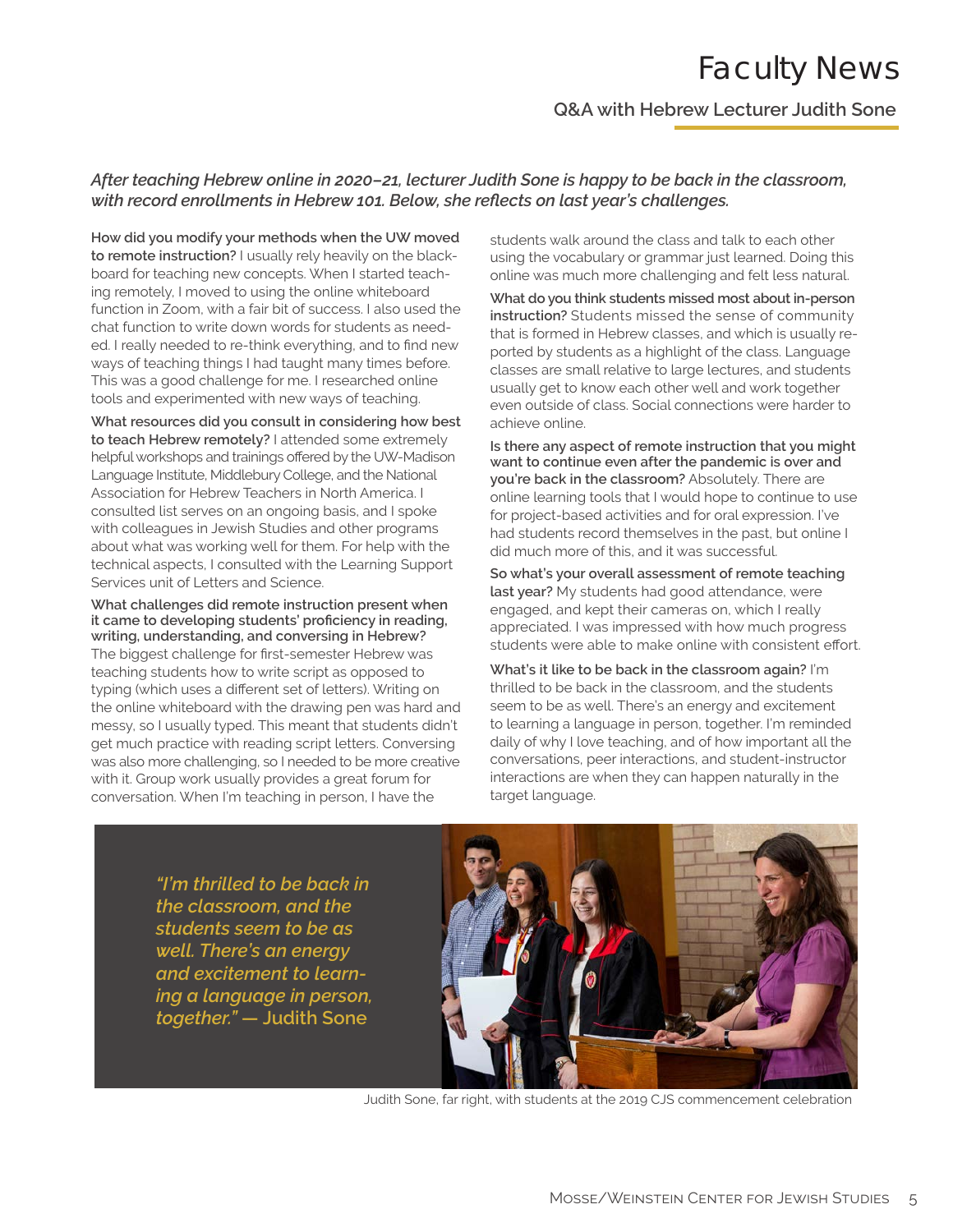# Honoring CJS

lightly edited for clarity and continuity.

The blog for the George L. Mosse Program in History recently released an audio recording of a conversation between Sorkin and John Tortorice, former Director of the Mosse Program (**https://mosseprogram.wisc. edu/2021/09/30/sorkin/**), in which Sorkin reflects on his years at the UW. With thanks to Sorkin, Tortorice, current Mosse Program Director Skye Doney, and Teresa Bergen for the transcript, we are pleased to share the following excerpts. The text of this oral history has been

Now celebrating its thirtieth year, the George L.<br>Mosse/Laurence A. Weinstein Center for Jewis<br>Studies owes much to its founding director, Da Mosse/Laurence A. Weinstein Center for Jewish Studies owes much to its founding director, David Sorkin. Sorkin had attended the UW as an undergraduate, receiving a B.A. in 1975 with a double major in Comparative Literature and Hebrew and Semitic Studies. In 1992, a year after the Center was established, he accepted a position as the first Frances and Laurence Weinstein Professor of Jewish Studies. Sorkin is now the Lucy G. Moses Professor of Modern Jewish History at Yale University.

*Sorkin on his experience as a high school student at the Leo Baeck Gymnasium in Haifa*

**John Tortorice:** What year did you go to Israel?

**David Sorkin:** I was in Israel in 1968–'69. Right after the '67 War. It was a period of great optimism. Because of Israel's victory in the war, but also because there'd been an economic recession before the war, which the war put an end to. So it was sort of a boom time. You know, we were aware of the war of attrition along the Suez Canal, the so-called Bar Lev Line. We would hear the helicopters passing over bringing wounded soldiers to the hospitals in Haifa. But the whole issue of the status of the Palestinians, the two-state solution, that just didn't appear at that point. Israeli Arabs or Israeli Palestinians had been under military administration in Israel until 1966, from the founding of the state until '66. So that had finally been lifted, where they were no longer under a curfew, for example. So there is a moment there when they were full citizens, or at least *de jure* full citizens.

And the amazing thing was that even though Israel remained at war, as it were, you know, life within Israel was very secure. With my friends from the high school, we would go to downtown Haifa and go to a movie and walk back at midnight, and it was perfectly safe. Which was totally liberating after living on the South Side of Chicago. (laughter)

#### *On his undergraduate years at the UW-Madison*

**Sorkin:** I got there in September of 1970. The bombing of the Army Math Research Center was in August. And I think there was a real change after that. For one thing, I think the real intellectual ferment and the sort of intellectual commitment of figuring out the Vietnam War had already passed. I think that had taken place in the mid-'60s and into the late '60s. And by the time I got there, it was sort of, well, antiwar demonstrations were just something you did. It was part of undergraduate life. But there weren't the kinds of teach-ins and things that there had been in earlier years.

It had almost turned into what George [Mosse] would teach about ritual and symbols. You know? It was ritualistic. There were symbols. There were chants. There was a strong feeling of solidarity. But there wasn't that much intellectual content anymore, I think.

#### *On Mosse as a professor*

**Sorkin:** I first took a course in a four-semester sequence that he taught on European culture and intellectual history. And it was an exhilarating, electrifying experience. I mean, his lectures were just so brilliant. And he just seemed to know everything. And he had that, you know, relationship to the students, you know, where he would burst the bubble of all kinds of conventional pieties of left and right, of liberalism and conservatism, of Marxists and whether Maoists or Trotskyists. But he also knew about them. And he knew their history, and he knew the ins and outs of the differences between them. So, yeah, to a young undergraduate from the South Side of Chicago, he was the European professor. I mean, George was once dismayed when I told him that. He said, "But I was an American professor!" I said, "No, you weren't, George." (laughs)

**Tortorice:** Yeah. He would say that he was the most American person he'd ever met. Well, okay. He was right in certain ways. Yeah, I mean, that whole effort to get students to think critically.

**Sorkin: Exactly.** 

**Tortorice:** That they had come in with so much ideological— **Sorkin:** Baggage, exactly.



Above: John Tortorice, Shifra Sharlin (Ph.D. '06), and Sorkin at the 10th anniversary of the Mosse Program in 2010.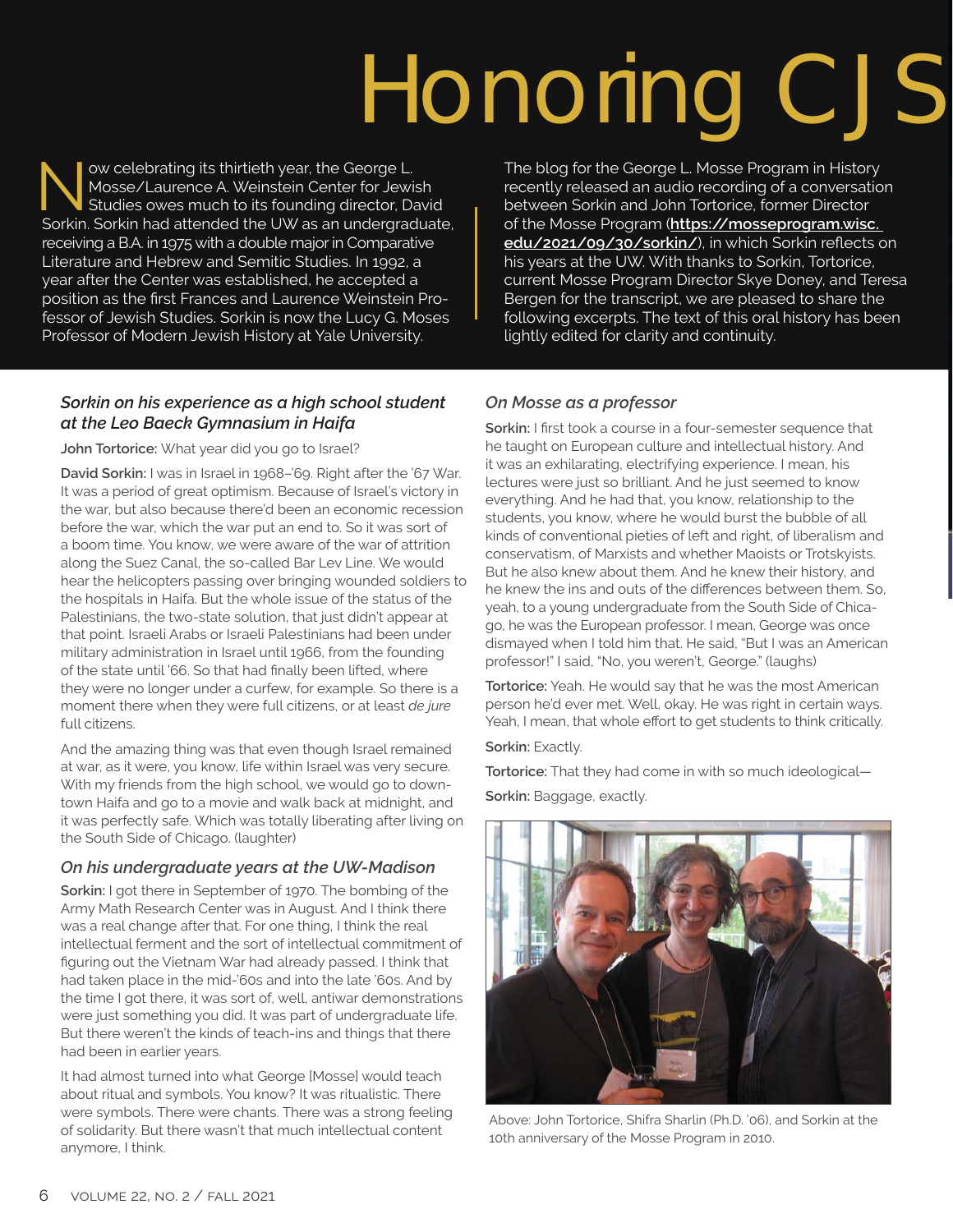# Pioneers

*David Sorkin Reflects on George L. Mosse and Jewish Studies at the UW–Madison*

DEUTSCHES HISTORISCHES MUSEUM

Above: Sorkin speaking at the 2019 conference "Mosse's Europe," held at the Deutsches Historisches Museum in Berlin

#### *On the founding of the Mosse/Weinstein Center for Jewish Studies*

**Sorkin: [The chancellor at the time] was Donna Shalala. And** there were two circumstances that made fundraising for Jewish studies easier, or made it possible. First, the university made it an official fundraising mission. You know, there are people who have tried to fundraise for Jewish studies or Judaic studies at various universities, kind of as a rogue operation on their own. That never works. You have to have the university's endorsement and the university's resources through its development office. In this case, the UW Foundation. And the Foundation devoted a great deal of man hours to fundraising for Jewish studies. I certainly didn't know how to do it and couldn't have done it without them. And second, the timing was right. Because the university had just finished a major capital campaign. And there were standing committees of alumni in cities across the country. And the Foundation people just went to those committees and said, "Is there anyone here who would be interested in continuing working and now fundraising for Jewish studies?" And so we didn't have to start from the ground up.

Visit the Mosse Oral History Project webpage at https://mosseprogram.wisc.edu/oral-history/ for additional interviews. If you would like to share your own experiences about Mosse and his work, please contact Director Emeritus John Tortorice at jstortorice@gmail.com.

#### *On Mosse's contribution to Jewish history*

**Tortorice:** So what do you think George's main contribution was to history and in particular Jewish history? What do you think his main legacy is?

**Sorkin:** Ah. Well for George, and history in particular, George's main contribution was to bring a broader vision. That a lot of Jewish history is written in a very narrow, parochial framework asking internal Jewish questions. Not paying much or sufficient attention to the larger historical context. And that George really brought this broad view to Jewish history. I mean, beginning as early as some of the essays in that collection, what's it called, *Germans and Jews*, right?

**Tortorice:** Mm hmm. That was wonderful. Yeah.

**Sorkin:** You know, the influence of völkisch ideas on Jewish thinking. You know, where he knew so much about German history, and he knew so much about German Jewish history that he could draw connections. And a lot of Jewish historians just didn't do that. And he also offered, I think, particularly in *German Jews Beyond Judaism*, a major alternative to the way Jewish identity in the modern world is thought about. Where he really argued that German culture, and the Jews' attachment to German culture, had become a way of being Jewish. And a legitimate one. And that was really groundbreaking at the time.

A new edition of Mosse's *Germans and Jews* is forthcoming in 2022.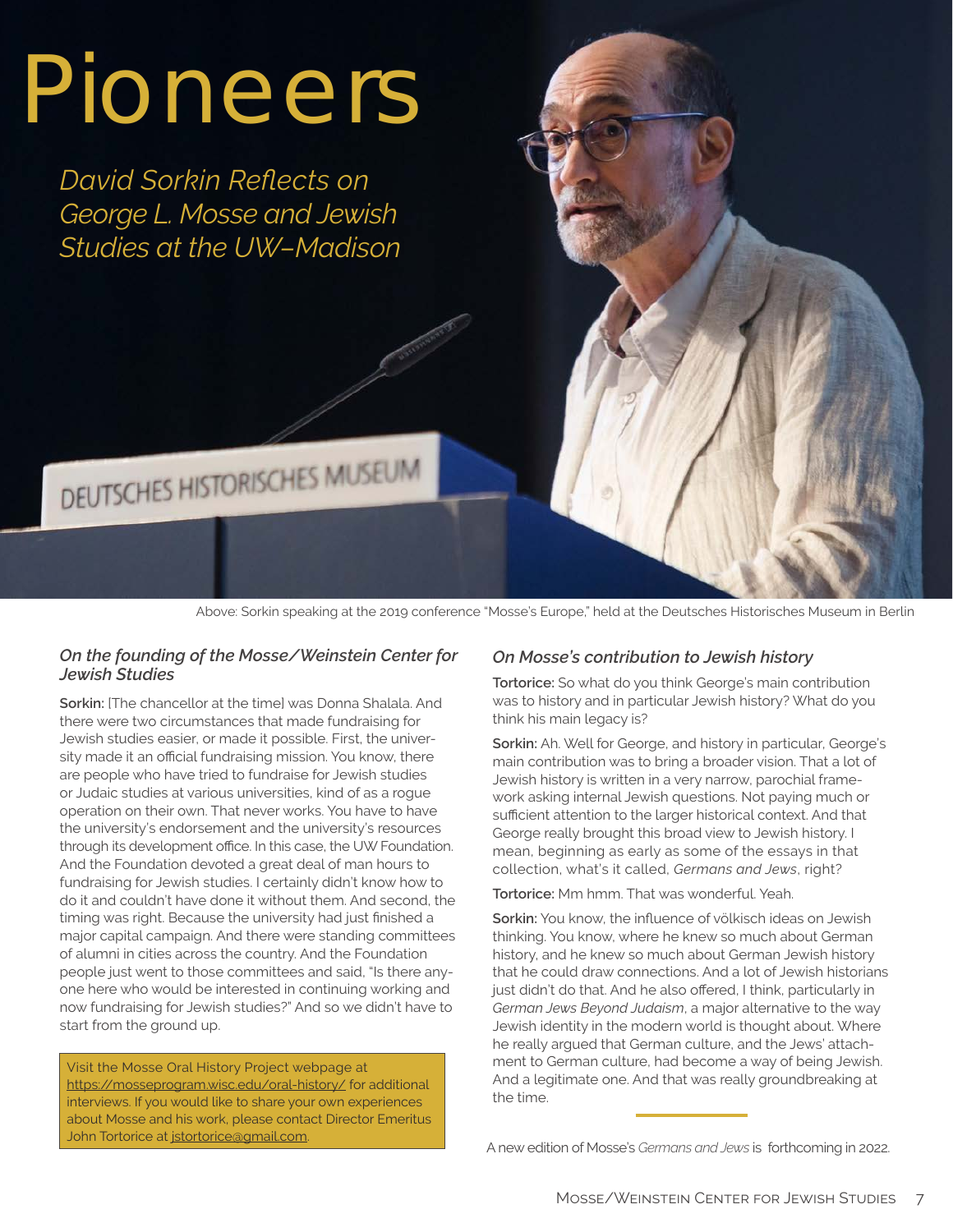#### **UW Alumnus Establishes New Lecture Series on Jews and Sports**

When Ken Latimer (BS '66) began<br>
Badgers were enjoying a strong<br>
second that would go a strong his freshman year at the UW, the season that would soon carry them to the Rose Bowl. Badger football was a passion that in later years he would come to share with his son Darren. But in that fall of 1962, the joys and challenges of parenthood were still in the future, and Ken was busy exploring everything the UW had to offer.

Coming to Madison from Lincolnwood, Illinois, he started out living in a rooming house on Henry Street with a Jewish friend from high school. The place was so poorly maintained that the *Daily Cardinal* featured the two freshmen in a front-page story on the student housing shortage. "It was a dump," Ken recalls, "but we loved it because we had total and complete freedom for the first time in our lives." What he really wanted, though, was to join a fraternity. In those days prospective members were required to apply to a minimum number of houses, which would stamp and sign cards as evidence of the effort. Although he visited a number of fraternities during the rush period, Ken noticed that his only invitations were from the four Jewish ones: Pi Lambda Phi, Alpha Epsilon Pi, Phi Sigma Delta, Zeta Beta Tau. "That's when I realized there was still a big



BOV member Ken Latimer

Mosse's class, Ken recalls,

years.

Ken loved his courses, which included European history with George L. Mosse. In

distinction between Jewish and non-Jewish students," Ken recalls. He decided to pledge ZBT and was a member all four

"the fraternity boys stood out," marked by their traditional collegiate clothing and

Bass Weejuns. Inspired in part by Mosse's teaching, he decided to major in History. He minored in English, with a concentration in American literature and public speaking. In his senior year, when tensions over the Vietnam War began to polarize the campus, Ken was elected to the left-leaning student senate, but he considered himself "sort of in the middle" politically. "There were student groups who wanted to suppress speech," he recalls. "I thought that wasn't right, preventing other people from the opportunity to make their own decision. It pushed me more to the conversative bent. But I respect other people's point of view."

After graduating, Ken went on to George Washington University Law School and then settled with his wife, Carole, in Chicago, where he got a job with a small law firm. In 1985 he joined another firm, and in 1999, he and other partners established a Chicago office of a Philadelphia-based firm, Duane Morris. The branch they founded now has over sixty lawyers and about a hundred employees. Outside of work, he served as president of a Jewish organization in the Chicago area. In recent years, he learned about the Mosse/ Weinstein Center through Richard Roberts, a friend from ZBT days. Today, both are active members of our Board of Visitors.

Two of the Latimers' three children (son Cary and daughter Wendy) attended the University of Michigan, while Darren followed Ken's path to the UW, graduating in 1996 with a BBA and meeting his future wife, Allison (née Lindner, BS '96). In 2019, Darren passed away at the age of forty-four after a fourteen-year battle with brain cancer.

Like Ken, Darren was a proud Badger and an avid fan of UW athletics. To honor his memory, his family and friends have decided to establish a new lecture series on the theme of Jews and sports. In the coming years, the Mosse/Weinstein Center looks forward to offering a variety of talks and other events about Jewish athletes and Jews who have played significant roles in athletics—a unique legacy of Darren's and Ken's passion for sports and love of the UW-Madison.



Ken Latimer-"Hulk" In Ken's yearbook photo he

appears with his nickname.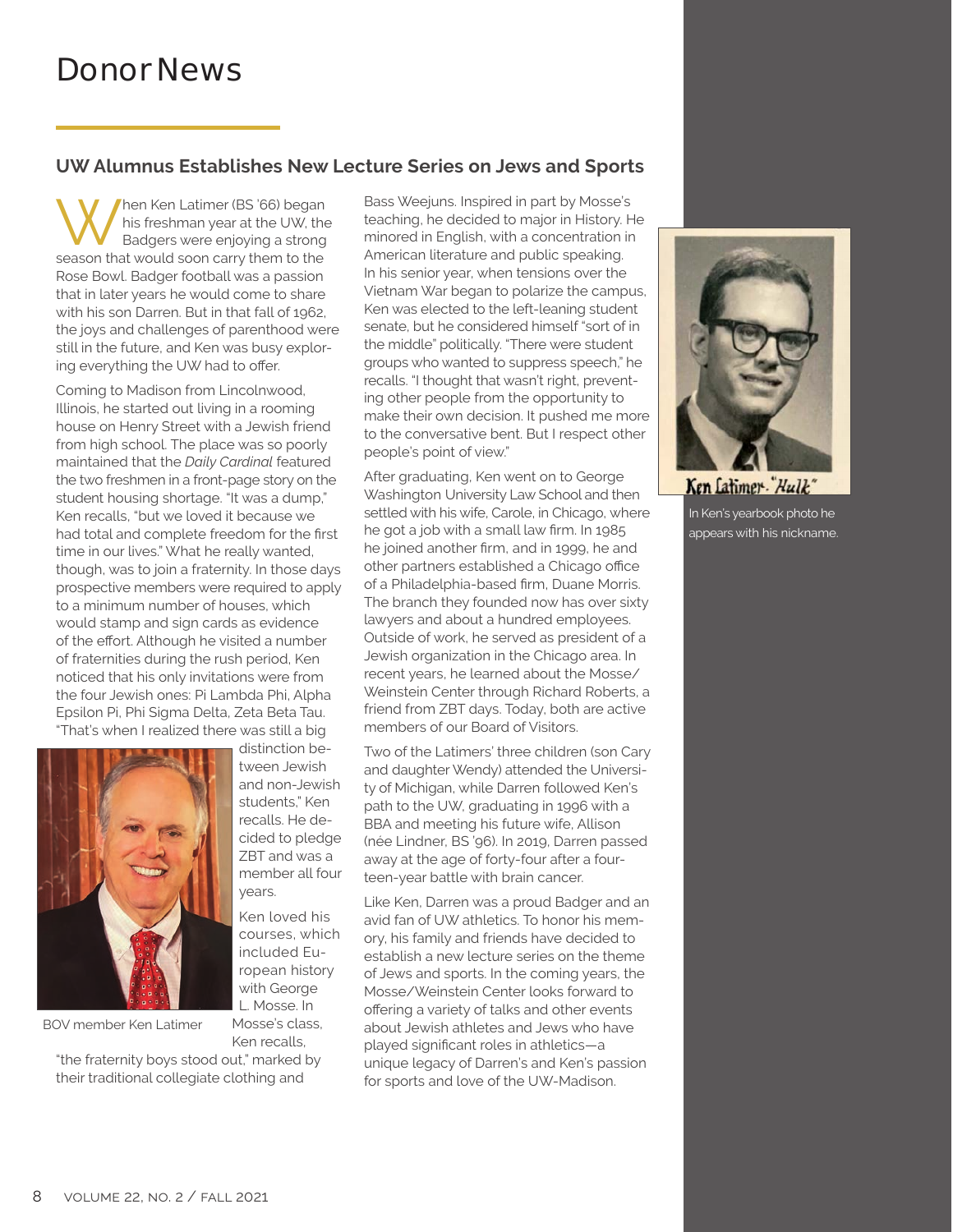## Donor News

#### **New Professorship in Hebrew Language and Literature**



As undergraduates at the UW in the 1970s, Harvey Temkin (BA '74) and Barbara Myers (BSE '75) each had strong ties to the Department of Hebrew and Semitic Studies. Since then, modern Hebrew has been offered through the Center for Jewish Studies. With the creation of the Harvey L. and Barbara Myers Temkin Professorship in Hebrew Language and Literature, we will be able to expand our Hebrew program and offer a full menu of courses in literature, all the way to the advanced level taught in the original language. Below, Harvey shares his reflections on what Hebrew has meant in the Temkins' lives.

Harvey Temkin (BA '74)

#### **Bringing Advanced Hebrew Literature Back to the UW-Madison**

By Harvey Temkin

In May 1969, I was finishing my junior year of high school. Growing up in Madison, my Jewish involvement at the time was nil. The world around me, especially in Madison, was in turmoil as a result of the Vietnam War. Everything seemed bleak.

As the semester came to an end, I started thinking about what I was going to do for the summer. Since my sister was in Israel finishing her junior year abroad, I briefly contemplated going to Israel. I recall the moment I made up my mind. Driving home from downtown one Saturday evening after being out with friends, I struggled getting to the west side. Most of the downtown streets were blocked for no apparent reason. It turns out that I had unknowingly driven through the first Mifflin Street block party. My parents were still awake when I arrived home and were unusually happy to see me. For some reason, I found myself asking my parents how they would feel about sending me to Israel for the summer.

They nearly fell out of their chairs. Their Jewishly lost son was talking about doing something Jewish. My parents were thrilled.

First thing Monday morning, my mother set out trying to find a way of getting me to Israel. One of her first calls was to the UW's Department of Hebrew and Semitic Studies to see if they might know of such a program. The department's long-time secretary, Agnes Rapp, explained that the department itself was offering such a program from June to August 1969, combining touring Europe and Israel with an ulpan during the six weeks in Israel. Although I was still in high school, Professor Mansoor, the

founder and chairperson of the department, allowed me to participate. That summer I earned my first eight college credits. I had a wonderful experience and came away with a love for Israel that persists to this day.

Ultimately, when I began my full-time studies at the University, I took all of the Hebrew courses that the department offered. At that time, the UW had one of the finest Hebrew departments in the country, offering Hebrew literature courses (in the original tongue) taught by Israeli scholars and authors that Professor Mansoor coaxed to come to Madison.

I received my bachelor of arts degree in 1974 with a major in Hebrew. While I ultimately went to law school and began practicing law, Barbara and I frequently traveled with our kids to Israel, where my Hebrew served me well. That summer of 1969 was not only a game changer for me; it also influenced Barbara's and our three sons' ties to Israel. All in our family have a strong attachment to Israel, nurtured over the years. One of our sons went to graduate school in Israel and made aliyah. He now lives on a kibbutz with his wife and their two boys.

Several years ago, Barbara and I began discussing the idea of bringing advanced Hebrew literature back to the UW. CJS Director Tony Michels and Development Director Rebekah Sherman of the UW Foundation helped us to actualize our goal of establishing a professorship that will attract a leading scholar of Hebrew literature. Through the new Temkin Professorship, we have found a way of deepening our close and enduring ties to Israel.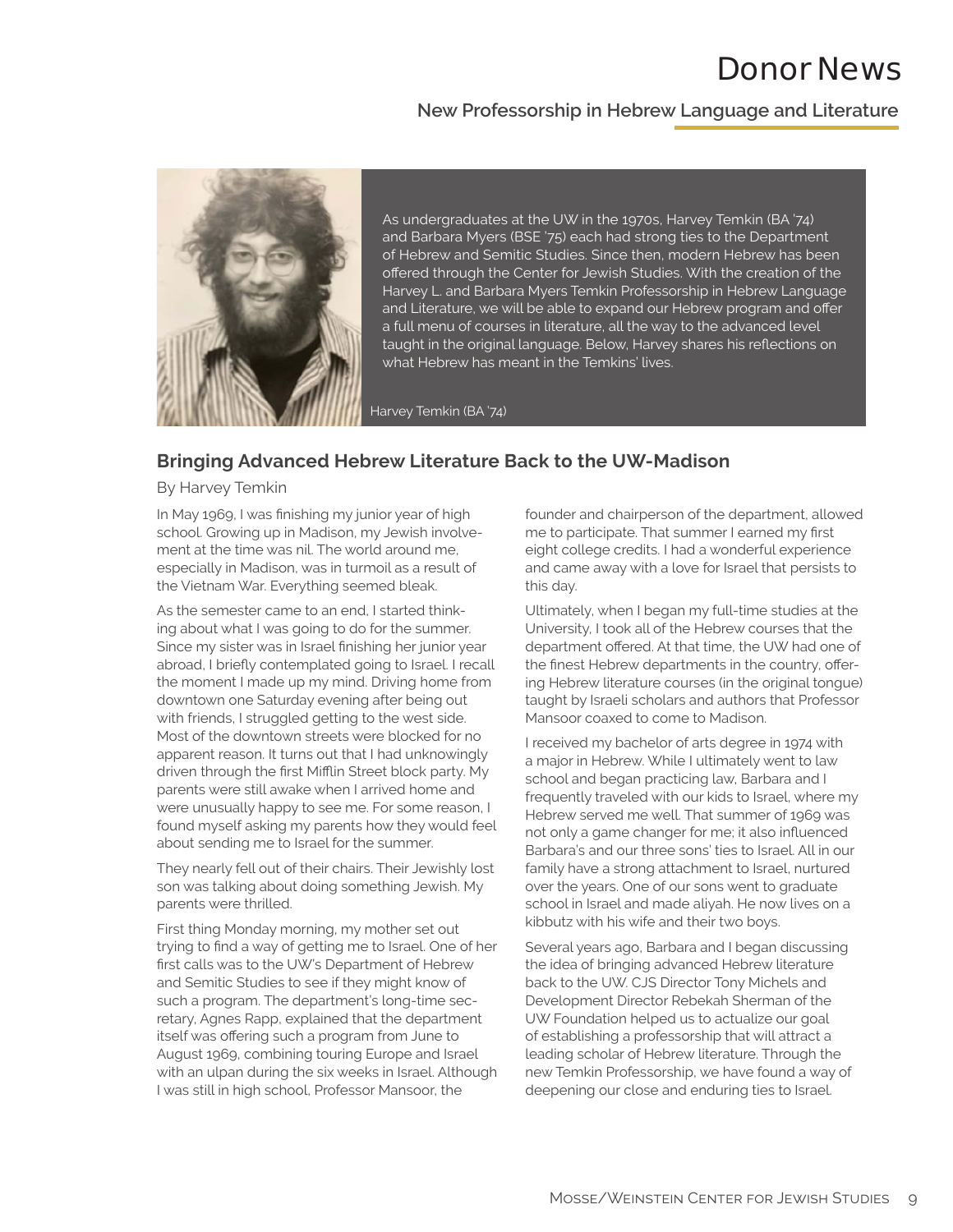*The brainchild of Lawrence (Larry) Greenfield (BS '56, 1936–2003), the Greenfield Summer Institute is made possible by his generosity and that of his wife Roslyn (Ros), an honored guest at each year's conference. We look forward to seeing Ros and all Greenfield participants in July!*



**TWENTY-FIRST ANNUAL** 

**Greenfield Summer Institute** 

## **Jews and Politics: America, Israel, Europe July 19-22, 2021**

**University of Wisconsin-Madison** 





Dr. Britt Tevis (University of Pennsylvania) spoke on the topic "Jewish Lawyers and Judicial Politics."

his past July, the Center for Jewish Studies presented<br>the Greenfield Summer Institute online for the first tim<br>in the Institute's twenty-one-year history. Focusing on<br>the theme "laws and Delities America Israel Europe" th the Greenfield Summer Institute online for the first time in the Institute's twenty-one-year history. Focusing on the theme "Jews and Politics: America, Israel, Europe," the conference took up such timely questions as:

What's behind the recent political deadlock in Israel?

If economic self-interest drives political choice, why have affluent American Jews overwhelmingly favored the more liberal political party?

Why has Zionism become such a problem for the Left?

This year's Institute featured renowned scholars from the UW and beyond, including Susie Linfield (New York University), Annie Polland (Tenement Museum), David Sorkin (Yale University), and Kenneth Wald (University of Florida).

In a survey taken after the conference, most attendees said that they appreciated the opportunity to participate online, and several noted that it went more smoothly than they had anticipated. For some, the virtual format made it possible to attend Greenfield at a point in their lives when advancing age or illness would have made it challenging to attend in person. Participants also mentioned that they enjoyed chatting with each other between sessions and renewing old acquaintances. Overall, however, respondents felt that the online format could not duplicate the social aspect of the Institute.

In 2022, we will hold the Greenfield Institute in person again, as in years past, in Grainger Hall on the UW–Madison campus. Focusing on "The Jewish Family," the conference will explore that theme from a variety of perspectives—historical, cultural, and sociological. Mark your calendars for July 11–14, and keep a lookout for updates on the Greenfield page of our website (cjs.wisc.edu/greenfield/).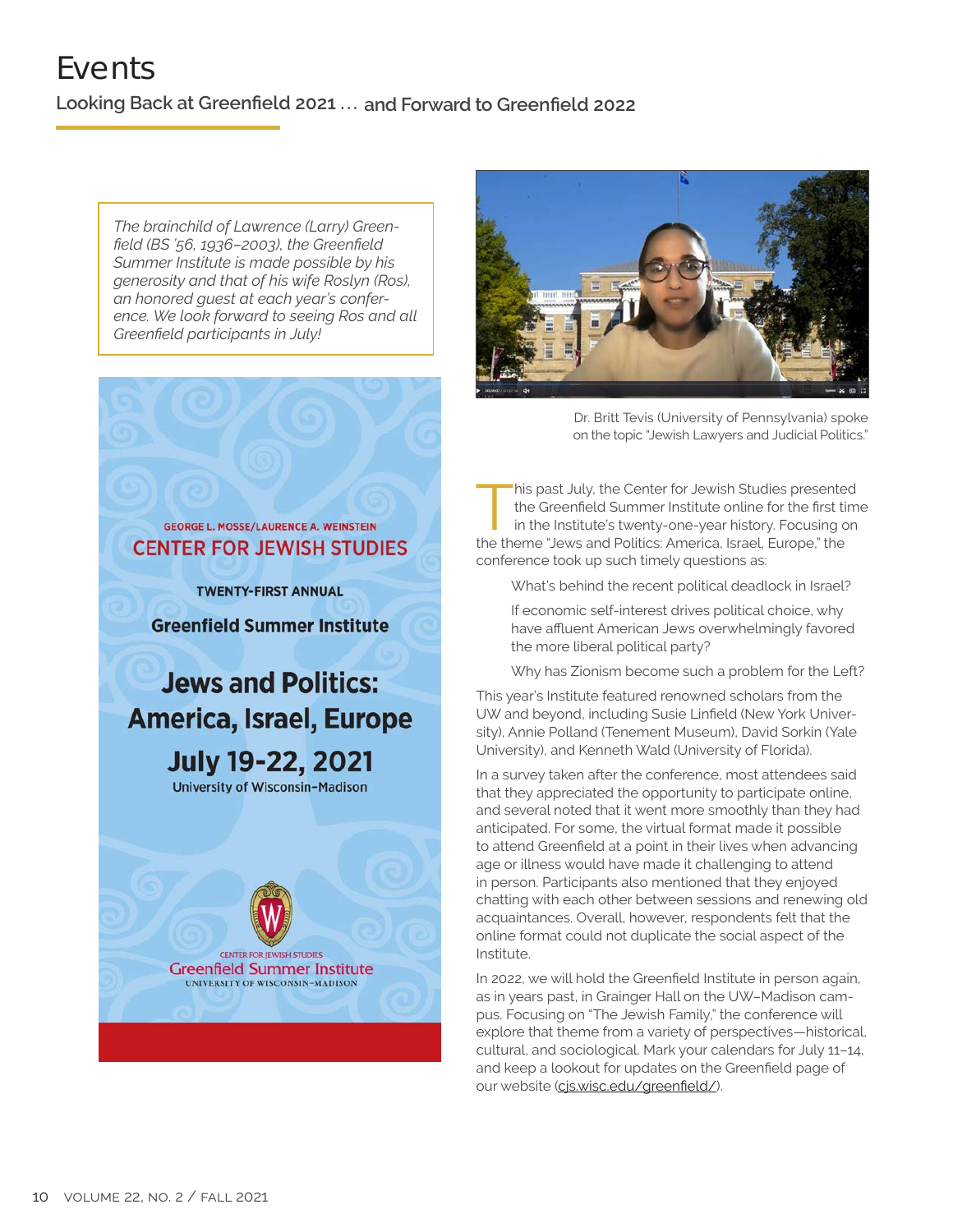# Faculty Updates

**Michael Bernard-Donals** has been appointed as Executive Director of the Center for Teaching and Research in Writing, a new initiative in the English Department to coordinate its writing programs and develop a research center with a focus on writing and the teaching of writing.

**Chad Goldberg's** essay "The Jewish Stranger in Germany and America" was published in *The Stranger in Early Modern and Modern Jewish Tradition*, edited by Catherine Bartlett and Joachim Schlör (Boston: Brill, 2021). The chapter is based on a paper he presented at an international conference on "Jews and Strangers" at Leo Baeck College, London, UK. In July, he agreed to serve a second three-year term on the academic advisory committee for the Israel Institute for Advanced Studies.

**Tony Michels** taught a course on the history of Yiddish culture at the National Yiddish Book Center. In recent months, he has spoken on antisemitism in contemporary America at Stanford University, the University of Minnesota, and the Center for Jewish History in New York City. Most recently, he participated in a discussion of the documentary film *Soros* at the Nashville Jewish Film Festival.

**Steven Nadler** has been named Vilas Research Professor. His latest book is *Why Bad Thinking Happens to Good People: How Philosophy Can Save Us from Ourselves* (with Larry Shapiro, Princeton University Press, 2021).

**Sunny Yudkoff** published a bibliography on Abraham Sutzkever in the *Oxford Bibliography in Jewish Studies*. In addition, she co-organized a seminar entitled "Sights of Yiddish" at the 2021 meeting of the Association for Jewish Studies.

# **PLEASE GIVE TO JEWISH STUDIES AT UW–MADISON**

*Support is crucial to sustain and grow the Mosse/Weinstein Center for Jewish Studies. Gifts of any size are welcome.*

### **There are two ways to make a donation:**

#### **BY MAIL**

Make your check payable to "UW Foundation" and write in the memo line "Jewish Studies Excellence Fund." Use the pre-addressed envelope inside this newsletter or any envelope addressed to:

 UW Foundation U.S. Bank Lockbox 78807 Milwaukee, WI 53278-0807

#### **ONLINE**

Visit supportuw.org/giveto/cjsnews

To learn about other ways of making a gift, such as through a charitable fund, an estate fund, or securities, please contact Director of Development Rebekah Sherman at the UW Foundation (rebekah.sherman@ supportuw.org).

#### *Thank you for considering us in your giving plans this winter!*